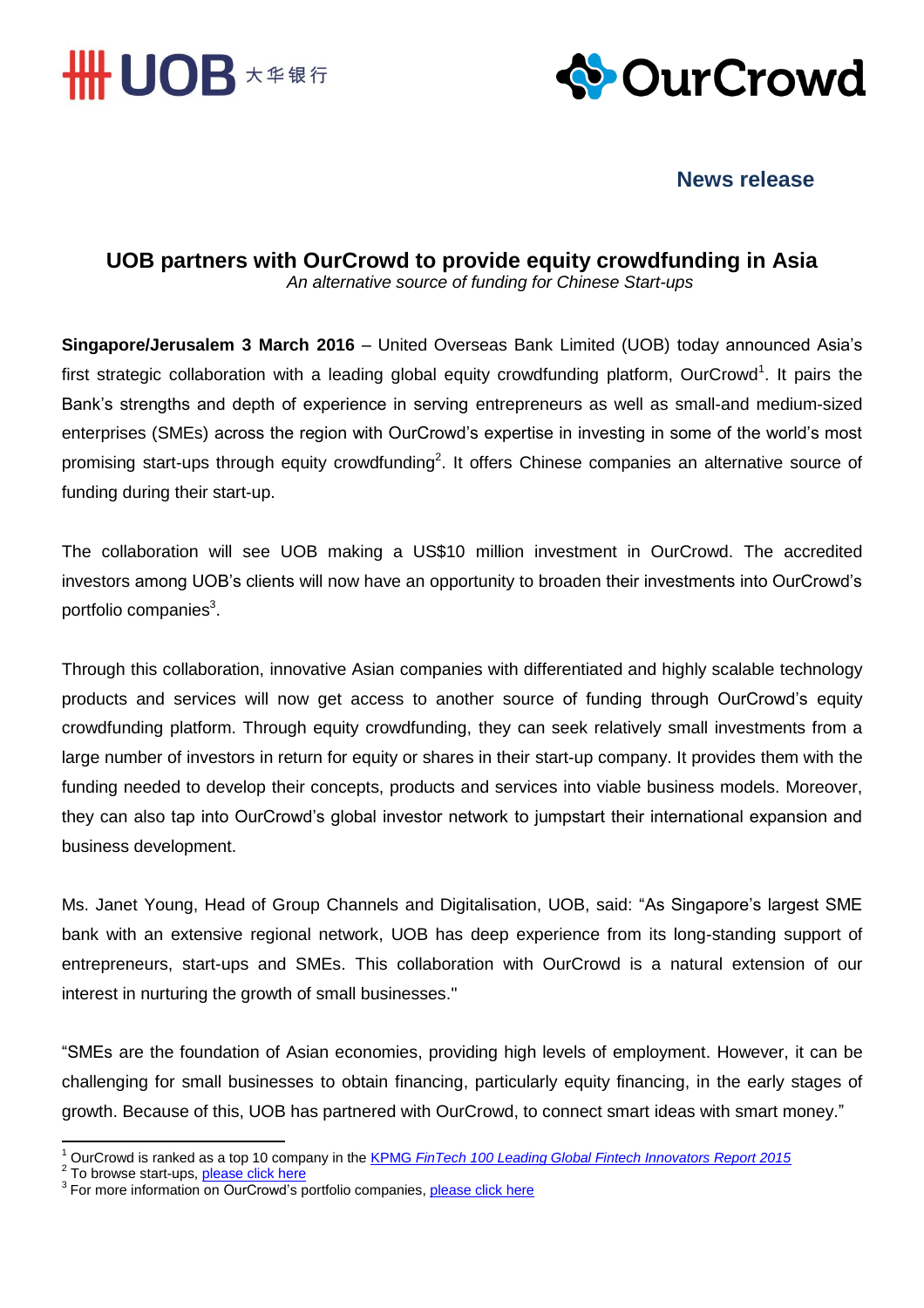



## **News release**

This collaboration is OurCrowd's first foray into Asia and represents a significant step towards developing the FinTech ecosystem in the region.

OurCrowd Founder and CEO Jon Medved said, "The UOB-OurCrowd collaboration represents a huge step forward for OurCrowd and the Asian tech ecosystem. Together, we will empower scores of new entrepreneurs and match them with global investors and mentor networks. The beauty of crowdfunding OurCrowd style is that the investor in Asia can now access quality deal flow in Israel, Silicon Valley and beyond, while an Asian entrepreneur can easily gain top notch global backing<sup>4</sup>."

– Ends –

**About United Overseas Bank:** United Overseas Bank Limited (UOB) is a leading bank in Asia with a global network of more than 500 offices in 19 countries and territories in Asia Pacific, Western Europe and North America. Since its incorporation in 1935, UOB has grown organically and through a series of strategic acquisitions. UOB is rated among the world's top banks: Aa1 by Moody's and AA- by Standard & Poor's and Fitch Ratings respectively. In Asia, UOB operates through its head office in Singapore and banking subsidiaries in China, Indonesia, Malaysia and Thailand, as well as branches and representative offices. UOB plays an active role in the community, focusing on art, children and education. It has, over more than three decades, held the longest-running art competition in Singapore, the UOB Painting of the Year, which has since been extended across Southeast Asia. In recognition of its contributions to the arts, UOB was conferred the Singapore National Arts Council's Distinguished Patron of the Arts Award for the eleventh consecutive year in 2015. UOB also encourages its employees across the region to be involved in its regular volunteer activities. This includes the annual UOB Heartbeat Run which is held in China, Indonesia, Malaysia, Singapore and Thailand.

**About OurCrowd:** OurCrowd is one of the world's leading equity crowdfunding platforms to invest in Israeli and global technology companies. Managed by a team of seasoned investment professionals and led by serial entrepreneur Jon Medved, OurCrowd vets and selects opportunities, invests its own capital and brings startups to its membership. OurCrowd provides postinvestment support to its portfolio companies, assigning industry experts as mentors and in many cases takes board seats. OurCrowd has invested over \$200M in its 93 portfolio companies, which include four exits since its launch in February 2013: ReWalk, (IPO on the NASDAQ), Trendlines (IPO on the Catalist of the Singapore Exchange), Nextpeer acquired by Rakuten/Viber, Billguard acquired by Prosper. OurCrowd is according to Forbes "one of the largest crowdfunding organizations on the planet." Bloomberg Business week said in the May 7, 2015 edition that "OurCrowd is hands down the most successful equity-crowdfunding platform in the world right now." TheStreet.com described OurCrowd as "Crowdfunding for Real Investors." Visit us at [www.ourcrowd.com](http://www.ourcrowd.com/)

<u>.</u>

<sup>&</sup>lt;sup>4</sup>For more information on OurCrowd's co-investors, **please click here**